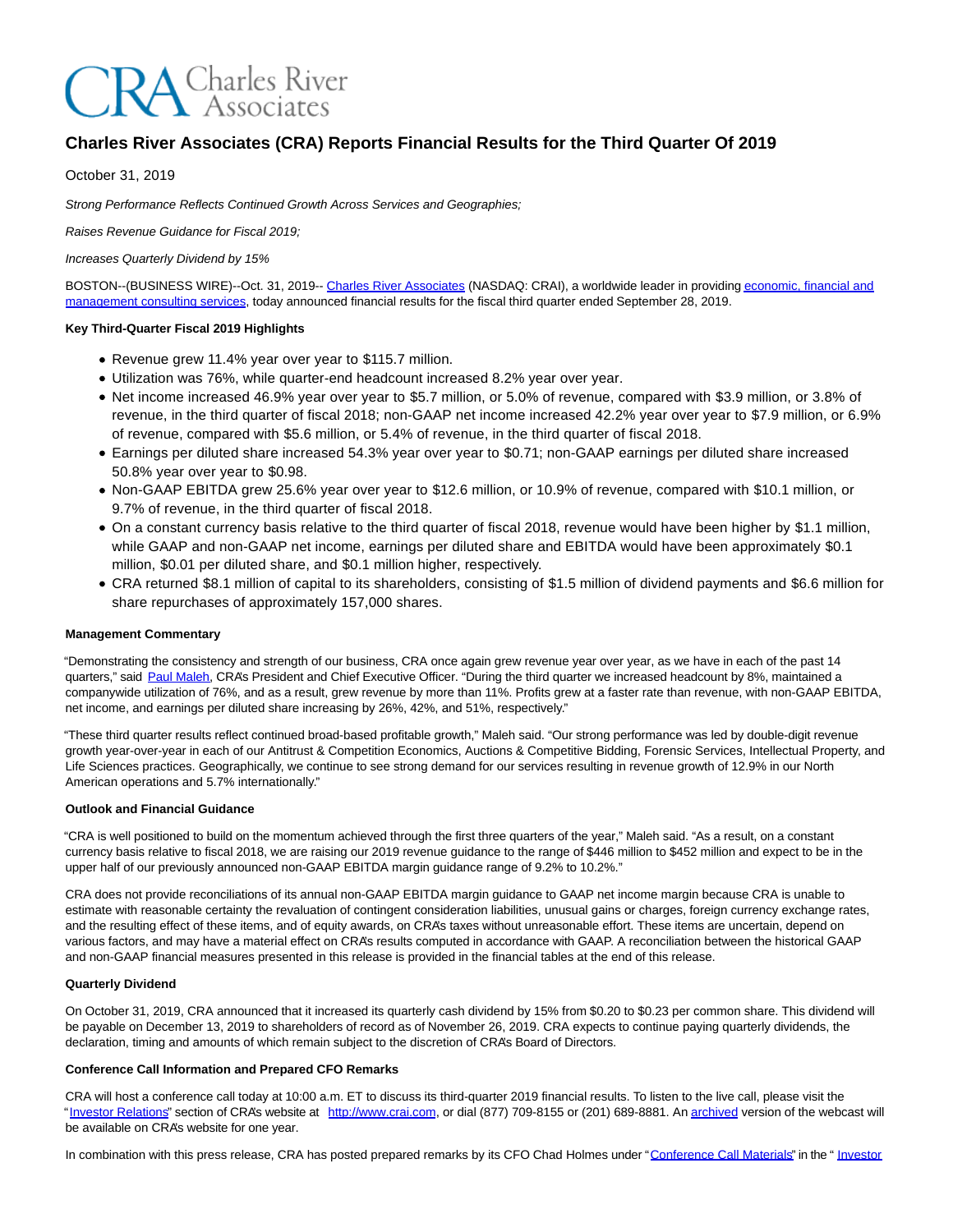[Relations"](https://cts.businesswire.com/ct/CT?id=smartlink&url=https%3A%2F%2Fcrainternationalinc.gcs-web.com%2Finvestor-overview&esheet=52120599&newsitemid=20191031005509&lan=en-US&anchor=Investor+Relations&index=8&md5=bdad143d7f501328e1f236996bb29a5c) section on CRA's website at [http://www.crai.com.](https://cts.businesswire.com/ct/CT?id=smartlink&url=http%3A%2F%2Fwww.crai.com%2FDefault.aspx&esheet=52120599&newsitemid=20191031005509&lan=en-US&anchor=http%3A%2F%2Fwww.crai.com&index=9&md5=fd9753e7fc692c39df558f88d633aac0) These remarks are offered to provide the investment community with additional background on CRA's financial results prior to the start of the conference call.

#### **About Charles River Associates (CRA)**

Charles River Associates® is a leading global consulting firm specializing i[n economic, financial, and management consulting services.](https://cts.businesswire.com/ct/CT?id=smartlink&url=http%3A%2F%2Fwww.crai.com%2F&esheet=52120599&newsitemid=20191031005509&lan=en-US&anchor=economic%2C+financial%2C+and+management+consulting+services&index=10&md5=075d35dcfabf718767a4ebd2f76eecfc) CRA advises clients on economic and financial matters pertaining to litigation and regulatory proceedings, and guides corporations through critical business strategy and performance-related issues. Since 1965, clients have engaged CRA for its unique combination of functional expertise and industry knowledge, and for its objective solutions to complex problems. Headquartered in Boston, CRA has offices throughout the world. Detailed information about Charles River Associates, a registered trade name of CRA International, Inc., is available a[t www.crai.com.](https://cts.businesswire.com/ct/CT?id=smartlink&url=http%3A%2F%2Fwww.crai.com&esheet=52120599&newsitemid=20191031005509&lan=en-US&anchor=www.crai.com&index=11&md5=6090caba4310692fa3b4af47f7aee83a) Follow us o[n LinkedIn,](https://cts.businesswire.com/ct/CT?id=smartlink&url=https%3A%2F%2Fwww.linkedin.com%2Fcompany%2Fcharles-river-associates&esheet=52120599&newsitemid=20191031005509&lan=en-US&anchor=LinkedIn&index=12&md5=d8d702b7a3dc681363fbea20b3d3be2c) [Twitter,](https://cts.businesswire.com/ct/CT?id=smartlink&url=https%3A%2F%2Ftwitter.com%2FNews_CRA&esheet=52120599&newsitemid=20191031005509&lan=en-US&anchor=Twitter&index=13&md5=e98ad8a04c1c1a1589c3d45f17c03b7c) and [Facebook.](https://cts.businesswire.com/ct/CT?id=smartlink&url=https%3A%2F%2Fwww.facebook.com%2FCharlesRiverAssociates&esheet=52120599&newsitemid=20191031005509&lan=en-US&anchor=Facebook&index=14&md5=634311f0c7ff0e727d575e0f04eb7f10)

#### **NON-GAAP FINANCIAL MEASURES**

In this release, CRA has supplemented the presentation of its financial results calculated in accordance with U.S. generally accepted accounting principles or "GAAP" with financial measures that were not calculated in accordance with GAAP. CRA believes that the non-GAAP financial measures described in this press release are important to management and investors because these measures supplement the understanding of CRA's ongoing operating results and financial condition. In addition, these non-GAAP measures are used by CRA in its budgeting process, and the non-GAAP adjustments described below are made to the performance measures for some of CRA's performance-based compensation.

The adjustments made to the financial measures identified in this release as "non-GAAP" are as follows: for all periods presented, the adjustments exclude non-cash amounts relating to valuation changes in contingent consideration and related tax effects; for the year to date period ended September 29, 2018, the adjustments also exclude net costs related to lease recapture and related tax effects. This release also presents certain current fiscal period financial measures on a "constant currency" basis in order to isolate the effect that foreign currency exchange rate fluctuations can have on CRA's financial results. These constant currency measures are determined by recalculating the current fiscal period local currency financial measure using the specified corresponding prior fiscal period's foreign exchange rates. Finally, this release also presents the non-GAAP financial metric EBITDA.

All of the non-GAAP financial measures referred to above should be considered in conjunction with, and not as a substitute for, the GAAP financial information presented in this release. EBITDA and the financial measures identified in this release as "non-GAAP" are reconciled to their GAAP comparable measures in the financial tables appended to the end of this press release. In evaluating these non-GAAP financial measures, note that the non-GAAP financial measures used by CRA may be calculated differently from, and therefore may not be comparable to, similarly titled measures used by other companies.

#### **SAFE HARBOR STATEMENT**

Statements in this press release concerning our future business, operating results and financial condition, including those concerning guidance on future revenue and non-GAAP EBITDA margin, the impact of exchange rate fluctuations on our financial results, our expectations regarding continued growth, our expectations regarding the payment of any future quarterly dividends, and statements using the terms "outlook," "expect," or similar expressions, are "forward-looking" statements as defined in Section 21 of the Exchange Act. These statements are based upon our current expectations and various underlying assumptions. Although we believe there is a reasonable basis for these statements and assumptions, and these statements are expressed in good faith, these statements are subject to a number of additional factors and uncertainties. Our actual revenue and non-GAAP EBITDA margin in fiscal 2019 on a constant currency basis relative to fiscal 2018 could differ materially from the guidance presented herein, and our actual performance and results may differ materially from the performance and results contained in or implied by the other forwardlooking statements made herein, due to many important factors. These factors include, but are not limited to, the possibility that the demand for our services may decline as a result of changes in general and industry specific economic conditions; the timing of engagements for our services; the effects of competitive services and pricing; our ability to attract and retain key employee or non-employee experts; the inability to integrate and utilize existing consultants and personnel; the decline or reduction in project work or activity; global economic conditions including less stable political and economic environments; foreign currency exchange rate fluctuations; unanticipated expenses and liabilities; risks inherent in international operations; changes in tax law or accounting standards, rules, and regulations; our ability to collect on forgivable loans should any become due; and professional and other legal liability or settlements. Additional risks and uncertainties are discussed in our periodic filings with the Securities and Exchange Commission under the heading "Risk Factors." The inclusion of such forward-looking information should not be regarded as our representation that the future events, plans, or expectations contemplated will be achieved. Except as may be required by law, we undertake no obligation to update any forward-looking statements after the date of this press release, and we do not intend to do so.

### **CRA INTERNATIONAL, INC. UNAUDITED CONDENSED CONSOLIDATED STATEMENTS OF OPERATIONS FOR THE FISCAL QUARTERS AND FISCAL YEAR-TO-DATE PERIODS ENDED SEPTEMBER 28, 2019 COMPARED TO SEPTEMBER 29, 2018 (IN THOUSANDS, EXCEPT PER SHARE DATA)**

|                                                                  | <b>Fiscal Quarter Ended</b> |                                 |                           |  |                                 |                           | <b>Fiscal Year-to-Date Period Ended</b> |                                 |                           |  |                                 |                           |
|------------------------------------------------------------------|-----------------------------|---------------------------------|---------------------------|--|---------------------------------|---------------------------|-----------------------------------------|---------------------------------|---------------------------|--|---------------------------------|---------------------------|
|                                                                  |                             | <b>September</b><br>28.<br>2019 | As a $%$<br>οf<br>Revenue |  | <b>September</b><br>29.<br>2018 | As a $%$<br>οf<br>Revenue |                                         | <b>September</b><br>28,<br>2019 | As a $%$<br>οf<br>Revenue |  | <b>September</b><br>29.<br>2018 | As a $%$<br>οf<br>Revenue |
| Revenues                                                         | S                           | 115.686                         | 100.0% \$                 |  | 103.871                         | 100.0% \$                 |                                         | 332.108                         | 100.0% \$                 |  | 308.885                         | 100.0%                    |
| Cost of services (exclusive of depreciation<br>and amortization) |                             | 83.805                          | 72.4%                     |  | 73.717                          | 71.0%                     |                                         | 233.412                         | 70.3%                     |  | 212.813                         | 68.9%                     |
| Selling, general and administrative expenses                     |                             | 22.449                          | 19.4%                     |  | 22,293                          | 21.5%                     |                                         | 68.929                          | 20.8%                     |  | 67,682                          | 21.9%                     |
| Depreciation and amortization                                    |                             | 2.527                           | 2.2%                      |  | 2,636                           | 2.5%                      |                                         | 7,696                           | 2.3%                      |  | 7,300                           | 2.4%                      |
| Income from operations                                           |                             | 6.905                           | 6.0%                      |  | 5.225                           | 5.0%                      |                                         | 22.071                          | 6.6%                      |  | 21.090                          | 6.8%                      |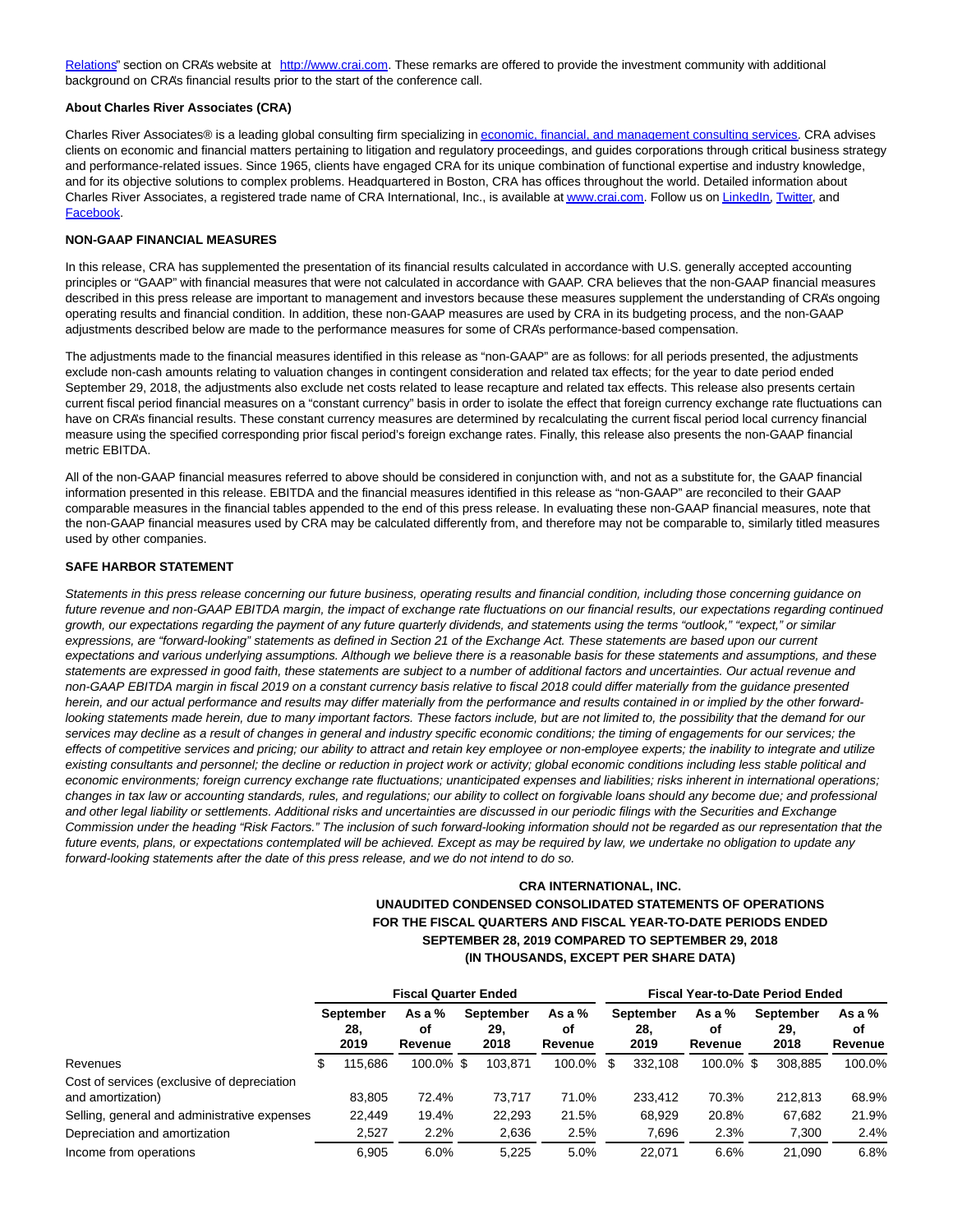| Interest and other income (expense), net          | (214) | $-0.2%$    | (286) | $-0.3%$    | (1, 333) | $-0.4%$    | (488)  | $-0.2%$ |
|---------------------------------------------------|-------|------------|-------|------------|----------|------------|--------|---------|
| Income before provision for income taxes          | 6.691 | 5.8%       | 4,939 | 4.8%       | 20.738   | 6.2%       | 20,602 | 6.7%    |
| Provision for income taxes                        | 952   | 0.8%       | 1,031 | 1.0%       | 4,754    | 1.4%       | 4,969  | 1.6%    |
| Net income                                        | 5,739 | $5.0\%$ \$ | 3,908 | $3.8\%$ \$ | 15,984   | $4.8\%$ \$ | 15,633 | 5.1%    |
| Net Income per share:                             |       |            |       |            |          |            |        |         |
| <b>Basic</b>                                      | 0.74  |            | 0.48  |            | 2.02     |            | 1.91   |         |
| Diluted                                           | 0.71  |            | 0.46  |            | 1.94     |            | 1.81   |         |
| Weighted average number of shares<br>outstanding: |       |            |       |            |          |            |        |         |
| <b>Basic</b>                                      | 7,769 |            | 8,048 |            | 7,903    |            | 8,129  |         |
| <b>Diluted</b>                                    | 8.050 |            | 8,548 |            | 8,205    |            | 8,615  |         |

## **CRA INTERNATIONAL, INC. UNAUDITED RECONCILIATION OF NON-GAAP FINANCIAL MEASURES FOR THE FISCAL QUARTERS AND FISCAL YEAR-TO-DATE PERIODS ENDED SEPTEMBER 28, 2019 COMPARED TO SEPTEMBER 29, 2018 (IN THOUSANDS, EXCEPT PER SHARE DATA)**

|                                                                               | <b>Fiscal Quarter Ended</b> |                          |                           |    |                          |                           | <b>Fiscal Year-to-Date Period Ended</b> |                          |                           |  |                          |                           |  |
|-------------------------------------------------------------------------------|-----------------------------|--------------------------|---------------------------|----|--------------------------|---------------------------|-----------------------------------------|--------------------------|---------------------------|--|--------------------------|---------------------------|--|
|                                                                               |                             | September<br>28,<br>2019 | As a $%$<br>of<br>Revenue |    | September<br>29,<br>2018 | As a $%$<br>of<br>Revenue |                                         | September<br>28.<br>2019 | As a $%$<br>of<br>Revenue |  | September<br>29.<br>2018 | As a $%$<br>of<br>Revenue |  |
| Revenues                                                                      | S                           | 115,686                  | 100.0% \$                 |    | 103,871                  | 100.0%                    | \$.                                     | 332,108                  | 100.0% \$                 |  | 308,885                  | 100.0%                    |  |
| Net income                                                                    | \$                          | 5,739                    | $5.0\%$ \$                |    | 3,908                    | $3.8\%$ \$                |                                         | 15,984                   | $4.8\%$ \$                |  | 15,633                   | 5.1%                      |  |
| Adjustments needed to reconcile GAAP net<br>income to<br>non-GAAP net income: |                             |                          |                           |    |                          |                           |                                         |                          |                           |  |                          |                           |  |
| Non-cash valuation change in contingent<br>consideration                      |                             | 3,001                    | 2.6%                      |    | 2,273                    | 2.2%                      |                                         | 3,435                    | 1.0%                      |  | 427                      | 0.1%                      |  |
| Net costs related to lease recapture<br>Tax effect on adjustments             |                             | (815)                    | $-0.7%$                   |    | (607)                    | $-0.6%$                   |                                         | (931)                    | $-0.3%$                   |  | 555<br>26                | 0.2%<br>0.0%              |  |
| Non-GAAP net income                                                           |                             | 7,925                    | $6.9\%$ \$                |    | 5,574                    | $5.4\%$ \$                |                                         | 18,488                   | $5.6\%$ \$                |  | 16,641                   | 5.4%                      |  |
| Non-GAAP net Income per share:                                                |                             |                          |                           |    |                          |                           |                                         |                          |                           |  |                          |                           |  |
| Basic                                                                         | S.                          | 1.02                     |                           | \$ | 0.69                     |                           |                                         | 2.33                     |                           |  | 2.03                     |                           |  |
| <b>Diluted</b>                                                                | S                           | 0.98                     |                           | \$ | 0.65                     |                           |                                         | 2.25                     |                           |  | 1.92                     |                           |  |
| Weighted average number of shares<br>outstanding:                             |                             |                          |                           |    |                          |                           |                                         |                          |                           |  |                          |                           |  |
| Basic                                                                         |                             | 7,769                    |                           |    | 8,053                    |                           |                                         | 7,903                    |                           |  | 8,129                    |                           |  |
| <b>Diluted</b>                                                                |                             | 8,050                    |                           |    | 8,550                    |                           |                                         | 8,205                    |                           |  | 8,615                    |                           |  |

## **CRA INTERNATIONAL, INC. UNAUDITED RECONCILIATION OF NON-GAAP FINANCIAL MEASURES FOR THE FISCAL QUARTERS AND FISCAL YEAR-TO-DATE PERIODS ENDED SEPTEMBER 28, 2019 COMPARED TO SEPTEMBER 29, 2018 (IN THOUSANDS)**

|                                                        | <b>Fiscal Quarter Ended</b> |                                 |                           |  |                                 |                         | <b>Fiscal Year-to-Date Period Ended</b> |                                 |                           |  |                                 |                           |  |
|--------------------------------------------------------|-----------------------------|---------------------------------|---------------------------|--|---------------------------------|-------------------------|-----------------------------------------|---------------------------------|---------------------------|--|---------------------------------|---------------------------|--|
|                                                        |                             | <b>September</b><br>28,<br>2019 | As a $%$<br>οf<br>Revenue |  | <b>September</b><br>29.<br>2018 | As a %<br>оf<br>Revenue |                                         | <b>September</b><br>28.<br>2019 | As a $%$<br>οf<br>Revenue |  | <b>September</b><br>29,<br>2018 | As a $%$<br>οf<br>Revenue |  |
| Revenues                                               |                             | 115.686                         | 100.0% \$                 |  | 103.871                         | 100.0%                  |                                         | 332.108                         | 100.0% \$                 |  | 308.885                         | 100.0%                    |  |
| Net Income<br>Adjustments needed to reconcile GAAP net |                             | 5,739                           | $5.0\%$ \$                |  | 3,908                           | $3.8\%$                 |                                         | 15.984                          | 4.8% \$                   |  | 15,633                          | 5.1%                      |  |

Adjustments needed to reconcile GAAP net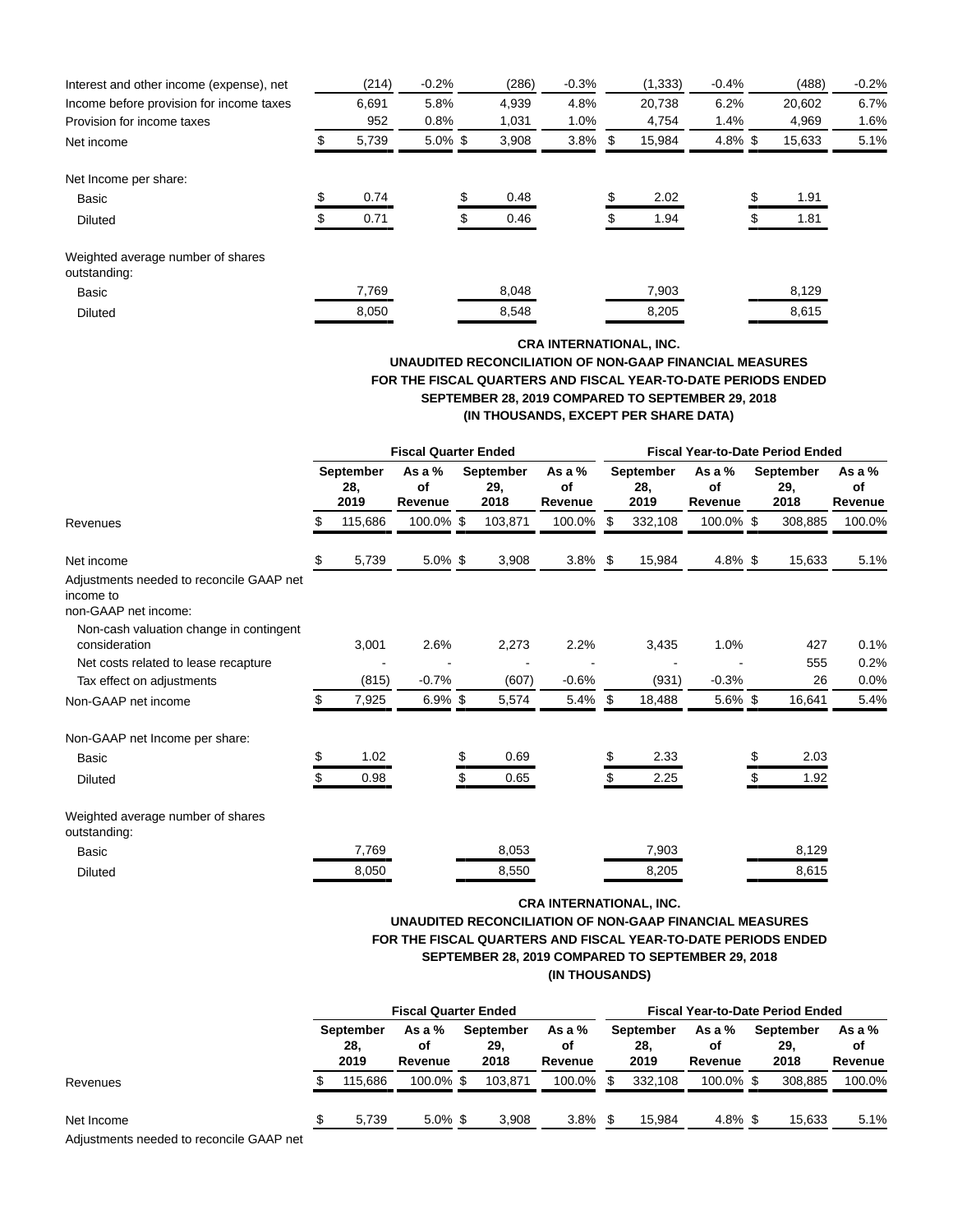| income to                                                                     |        |            |                          |         |     |                          |            |        |      |
|-------------------------------------------------------------------------------|--------|------------|--------------------------|---------|-----|--------------------------|------------|--------|------|
| non-GAAP net income:                                                          |        |            |                          |         |     |                          |            |        |      |
| Non-cash valuation change in contingent<br>consideration                      | 3.001  | 2.6%       | 2,273                    | 2.2%    |     | 3,435                    | 1.0%       | 427    | 0.1% |
| Net costs related to lease recapture                                          |        |            | $\overline{\phantom{0}}$ |         |     | $\overline{\phantom{0}}$ |            | 555    | 0.2% |
| Tax effect on adjustments                                                     | (815)  | $-0.7%$    | (607)                    | $-0.6%$ |     | (931)                    | $-0.3%$    | 26     | 0.0% |
| Non-GAAP net income                                                           | 7.925  | $6.9\%$ \$ | 5,574                    | 5.4%    | -S  | 18,488                   | $5.6\%$ \$ | 16,641 | 5.4% |
| Adjustments needed to reconcile non-GAAP<br>net income to<br>non-GAAP EBITDA: |        |            |                          |         |     |                          |            |        |      |
| Interest expense, net                                                         | 424    | 0.4%       | 222                      | 0.2%    |     | 954                      | 0.3%       | 560    | 0.2% |
| Provision for income taxes                                                    | 1.767  | 1.5%       | 1,638                    | 1.6%    |     | 5,685                    | 1.7%       | 4.943  | 1.6% |
| Depreciation and amortization                                                 | 2,527  | 2.2%       | 2,636                    | 2.5%    |     | 7,696                    | 2.3%       | 7,300  | 2.4% |
| Non-GAAP EBITDA                                                               | 12.643 | 10.9% \$   | 10.070                   | $9.7\%$ | -35 | 32.823                   | $9.9\%$ \$ | 29.444 | 9.5% |

## **CRA INTERNATIONAL, INC. UNAUDITED CONDENSED CONSOLIDATED BALANCE SHEETS (IN THOUSANDS)**

|                                                | September 28, December 29,<br>2019 | 2018    |
|------------------------------------------------|------------------------------------|---------|
| Assets                                         |                                    |         |
| Cash and cash equivalents                      | \$<br>19,833 \$                    | 38,028  |
| Accounts receivable and unbilled services, net | 140,752                            | 130,585 |
| Other current assets                           | 19,838                             | 12,527  |
| <b>Total current assets</b>                    | 180,423                            | 181,140 |
| Property and equipment, net                    | 57,788                             | 48,088  |
| Goodwill and intangible assets, net            | 94,631                             | 96,054  |
| Right-of-use assets                            | 110,999                            |         |
| Other assets                                   | 61,683                             | 45,564  |
| Total assets                                   | \$<br>505,524 \$                   | 370,846 |
| Liabilities and shareholders' equity           |                                    |         |
| Accounts payable                               | \$<br>23,636 \$                    | 21,938  |
| Accrued expenses                               | 94,557                             | 108,233 |
| Revolving line of credit                       | 36,000                             |         |
| Current portion of lease liabilities           | 10,598                             |         |
| Other current liabilities                      | 7,363                              | 12,326  |
| <b>Total current liabilities</b>               | 172,154                            | 142,497 |
| Non-current portion of lease liabilities       | 126,869                            |         |
| Other non-current liabilities                  | 14,149                             | 31,877  |
| <b>Total liabilities</b>                       | 313,172                            | 174,374 |
| Total shareholders' equity                     | 192,352                            | 196,472 |
| Total liabilities and shareholders' equity     | \$<br>505,524 \$                   | 370,846 |

## **CRA INTERNATIONAL, INC. UNAUDITED CONDENSED CONSOLIDATED STATEMENTS OF CASH FLOWS (IN THOUSANDS)**

|                                                                                  | <b>Fiscal Year-to-Date Period Ended</b> |          |      |               |  |  |  |
|----------------------------------------------------------------------------------|-----------------------------------------|----------|------|---------------|--|--|--|
|                                                                                  | September 28,                           |          |      | September 29, |  |  |  |
|                                                                                  |                                         | 2019     | 2018 |               |  |  |  |
| Operating activities:                                                            |                                         |          |      |               |  |  |  |
| Net income                                                                       | \$                                      | 15.984   | \$.  | 15.633        |  |  |  |
| Adjustments to reconcile net income to net cash<br>used in operating activities: |                                         |          |      |               |  |  |  |
| Non-cash items, net                                                              |                                         | 18.214   |      | 14.790        |  |  |  |
| Accounts receivable and unbilled services                                        |                                         | (10,956) |      | (18, 915)     |  |  |  |